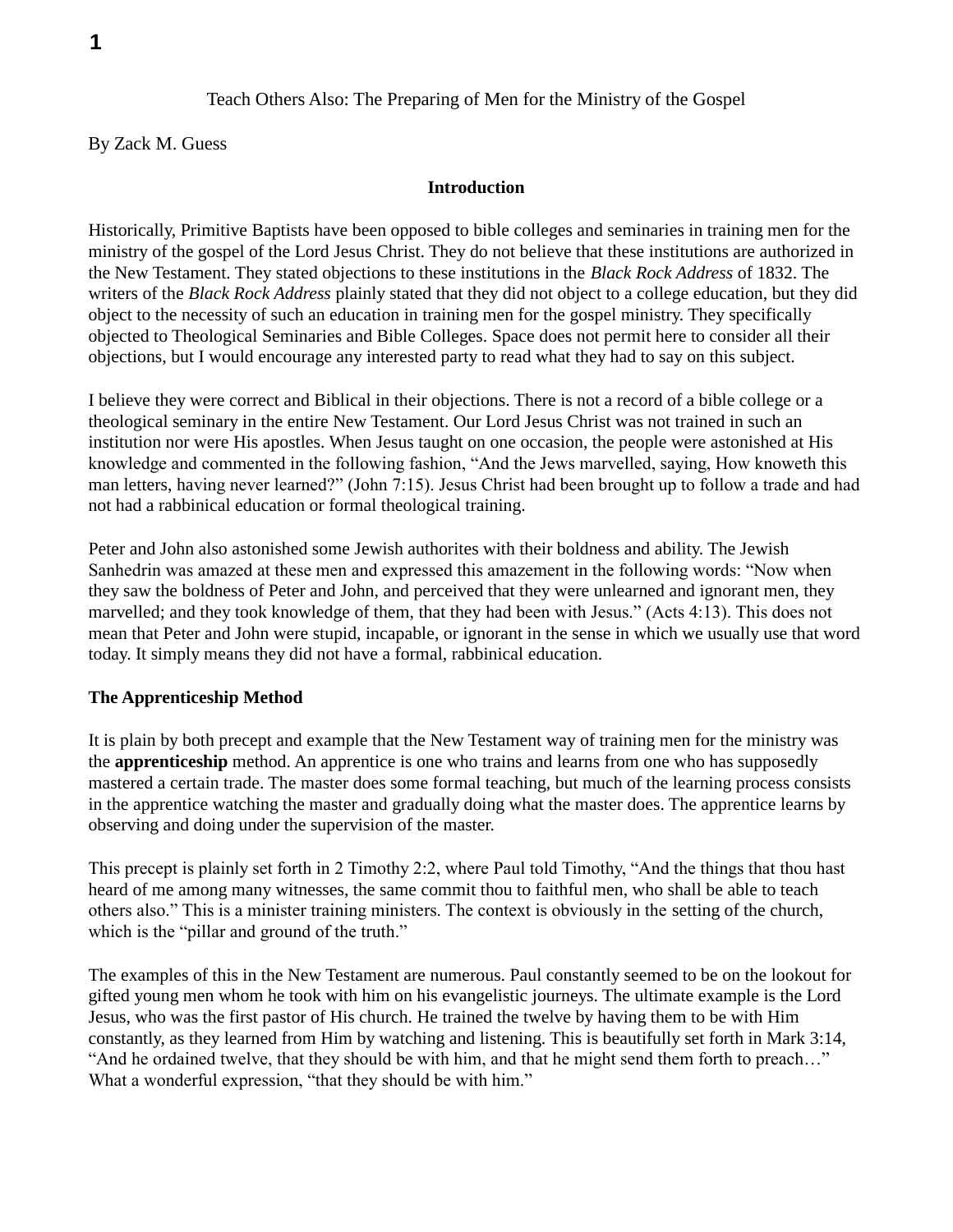# **Each Situation Unique**

Each pastor whom God blesses to influence young ministers has his own background, preferences, personality, and situation. There will some common elements in all ministerial training, but each situation will also be unique.

Each pastor must pray for wisdom for the proper way to train and influence the young man the Lord has placed under him. No one can learn it all. The longer most of us study the more we realize we do not know. However, each of us must be diligent in our studies for our entire lifetimes. We must "Study to shew thyself approved unto God, a workman that needeth not to be ashamed, rightly dividing the word of truth." (2 Timothy 2:15).

The pastor will have to spend time teaching his son in the ministry. There will be certain subjects he has studied and he will impart this knowledge to the younger minister. There may be certain things the pastor has written and he will have the young minister to read them. There may be sermon tapes he will have the young man listen to.

He may also supervise other areas in his education. For example, he may recommend that he take a correspondence course in certain subjects, for example, *A Survey of the New Testament*. However, he would have to closely monitor this, because not all the theology would be sound.

There are correspondence courses in New Testament Greek and in Biblical Hebrew that could be very valuable.

There may be some Primitive Baptist minister who has studied a particular subject and has become very adept in it. It might be good to invite him to come teach both you and your son in the ministry on this particular subject.

There are a variety of ways in which knowledge can be imparted. The ministerial father must prayerfully seek God's wisdom. In the final analysis, he is responsible for the young man the Lord has placed in his care and he will answer to the Lord for how he discharged his responsibility. It is also true that the older minister will no doubt grow very much as he trains the younger minister. When a man has to teach something, he must first have a thorough knowledge of it. In fact, the father in the ministry should provide a good example to the young minister as the older man continues to diligently study until the end of his life. Paul still wanted the "books and the parchments" while he was in prison in Rome awaiting execution. Even when he was an old may, my father-in-the-ministry, Elder Hassell Wallis, constantly studied God's word. When I would go to his study, he would have his Bible out and books piled all over the table.

#### **Some Common Elements**

Even though each situation may be unique, some things should be common to any proper theological education. There should be no branch of theology that is completely neglected. First, there should be a basic acquaintance with each book of the Bible. I have been blessed to have several fine young men train under me for the gospel ministry. I have required that they read the entire Bible through at least five times. I have also required that they write a synopsis of each book of the Bible. In doing this, they must read the book and outline it. They may use study Bibles, Bible handbooks, Bible dictionaries, commentaries, and other helps. I have recently been reading the synopses of one of my sons in the ministry. I have been greatly edified and have learned much myself from his research.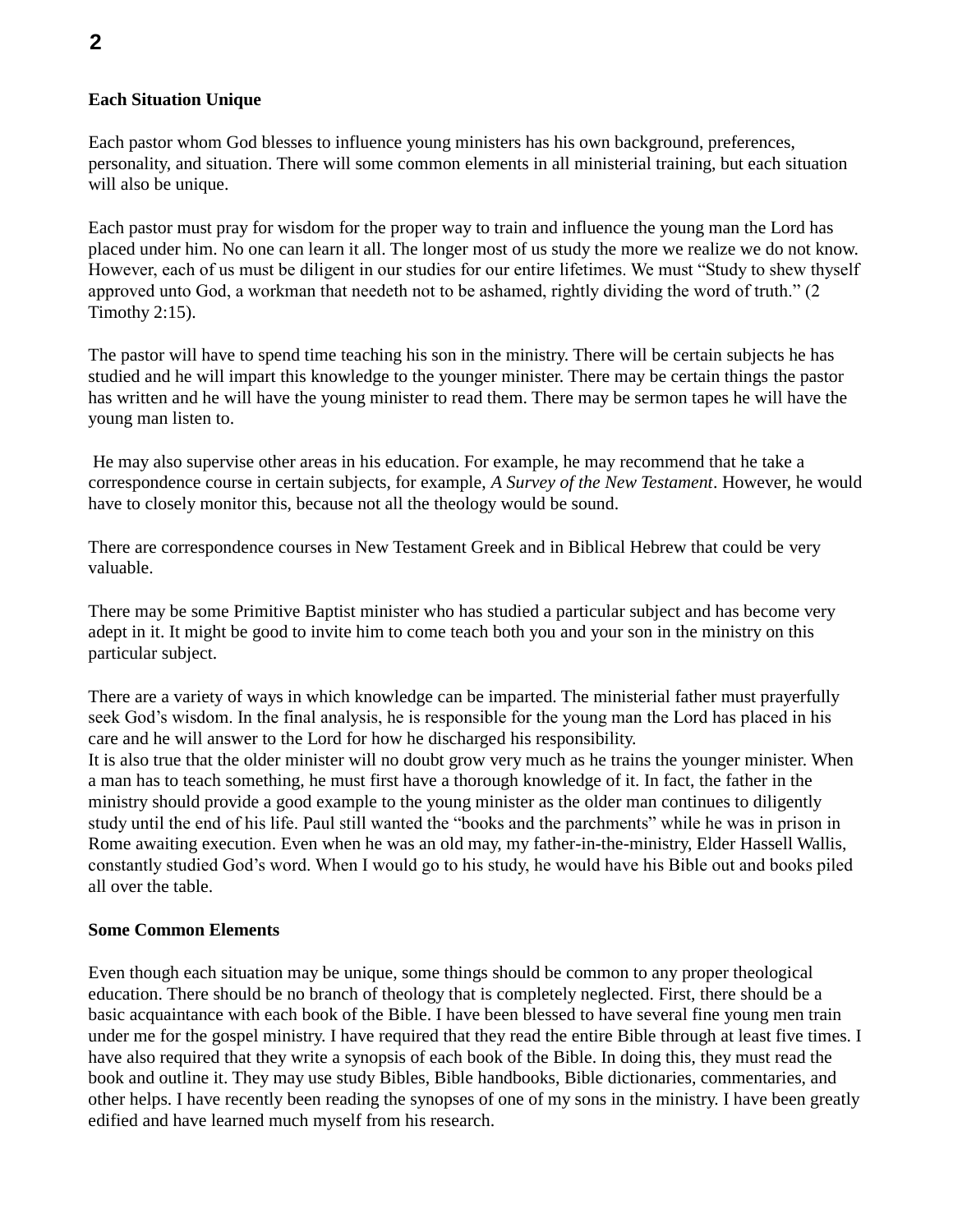In doing this, the young minister becomes acquainted with the entire Bible. I have been amazed and edified at some of the able preaching and teaching which have resulted from these studies.

In addition to a general knowledge of the Bible, the young minister should have a good acquaintance with each principal branch of theology. He should be acquainted with *Theology*, proper, which concerns the nature of God. He should know something of *Apologetics*, the defence of the faith. He should be acquainted with *Soteriology*, the doctrine of salvation. I have required the young men who came up under me to memorize at least ten verses on each of the doctrines of salvation by grace represented by the TULIP.

He should have some acquaintance with *Eschatology*, the doctrine of the last things.

It is essential that the young minister have a knowledge of *Ecclesiology*, which is the identity, nature, and function of the New Testament church. There is a great deal of ferment on this subject today, and the young minister must know where he stands. The very identity of the church is being questioned by some today.

He should know something of *Pastoral Counseling*. I have been both amused and saddened at some of the controversies among our people concerning pastoral counseling. All pastoral counseling consists of is showing the children of God how to practically apply the principles of Scripture to their daily lives. This is easier said than done. To be a wise pastoral counselor requires much study, prayer, and experience. The best way for the young minister to learn this is by observing as his father in the ministry shepherds the sheep the Lord has placed in his care.

The young minister should have a good acquaintance with *Church History* in general. He should also have an acquaintance with *Baptist History* in particular and with the unique *History of the Primitive Baptists*. Many of our brethren, sadly and detrimentally, know almost nothing of where our forefathers have stood on various issues.

It is easy to be overwhelmed when we see the responsibility the Lord has placed on us. There are many other branches of theology I could have mentioned. We must do the best we can to prepare our young men for the great work to which the Lord has called them.

# **Bibliography**

If a man has been preaching very long, he has some books and other resources that have been a blessing to him. He needs to share this knowledge with the young preacher. Some books are very valuable. Some are practically useless, and some are downright dangerous. The older minister should help his son in the ministry develop the library which he will use for the rest of his life.

### **Dialogue**

Some things are learned formally, but many other very important things are learned in an informal setting. Some of the most valuable times I have had with my sons in the ministry is in having long talks with them. They have asked me questions, some of which I could not answer. I have told them of experiences I have had. I have told them of my successes and also of my mistakes and failures. These times of dialogue have been some of the most edifying and valuable experiences in the training of precious young men for the ministry.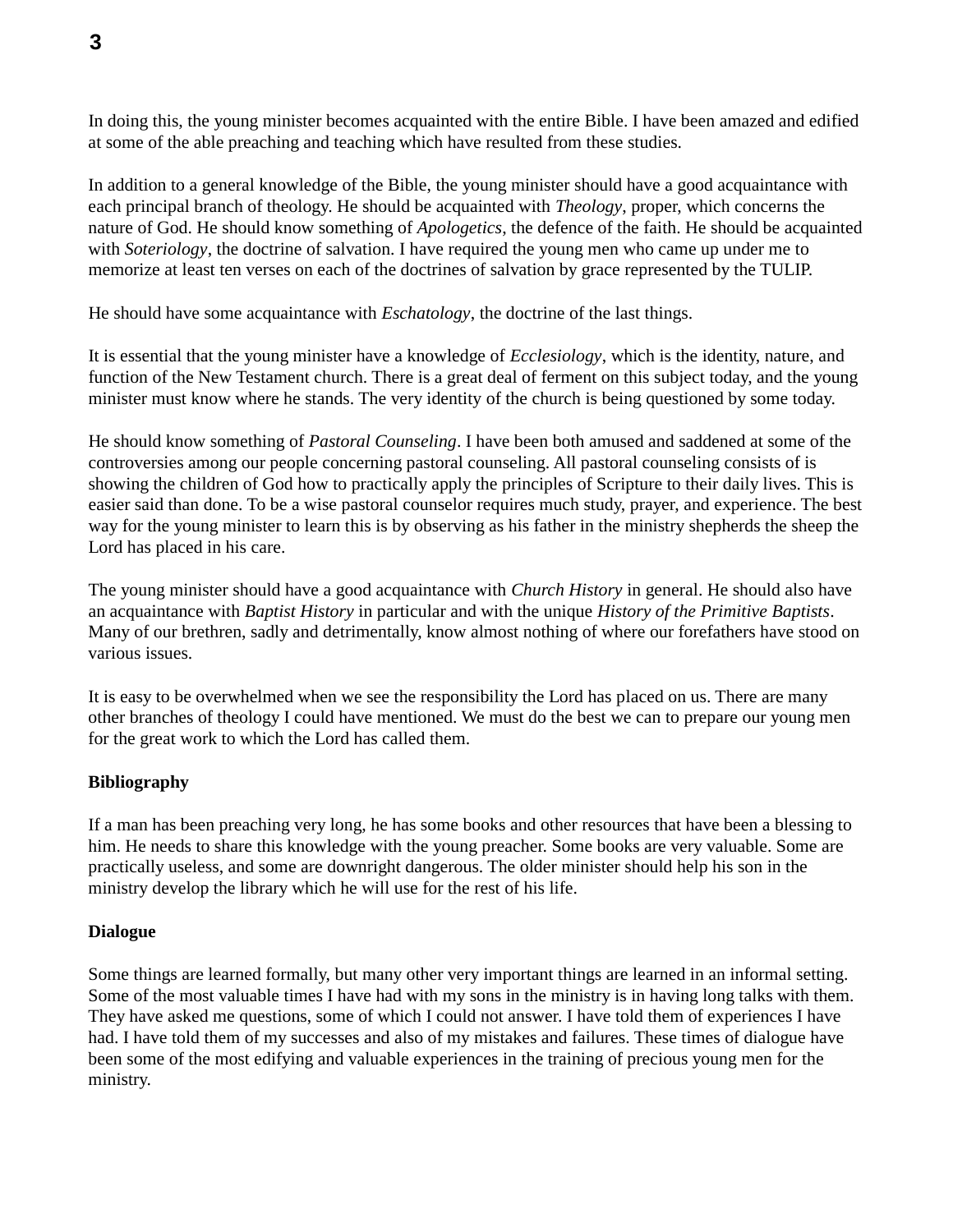# **Pastoring**

Knowing God's word is not enough. We must apply it and make it real to God's people. In other words, we must be diligent pastors. We must do what Paul told the Ephesian elders to do in Acts 20:28, "Take heed therefore unto yourselves, and to all the flock, over the which the Holy Ghost hath made you overseers, to feed the church of God, which he hath purchased with his own blood." We must do what the Lord Jesus Christ told Peter to do when He told him to feed and shepherd His sheep and lambs. (John 21: 15-17). The best way for the young minister to learn to pastor is to watch his father in the ministry pastor and to help him in this task. He must spend time with the older man in this work.

# **Ethics**

Ethics has to do with standards of right and wrong. Some things are just right and some are not. No matter how much knowledge a man may have, it will not profit the cause of Christ unless his behavior is what it should be. The training of young ministers is not complete until they have been taught and had modeled before them proper behavior.

We must exhort our young preachers to live lives that are above reproach. There should never be even the hint of improper behavior towards the opposite sex. Many men have ruined their ministries by improper conduct in this area.

We must train our young ministers to be scrupulously honest in matters of handling money. They should be good stewards of the resources that God places in their hands.

Young preachers should have good manners. Many a man has damaged his ministry by not exercising proper social skills. As Jay Adams pointed out, we should not avoid the offense of the cross, but we should avoid the offense of improper ministerial behavior.

If a young preacher is married, he should strive to be a considerate, loving husband. If he has children, he must be a good father. He must be taught to set an exemplary standard before the flock in these areas of conduct.

Sadly, some ministers play ecclesiastical politics. They behave in a cowardly manner and are so afraid of falling out of favor with some influential minister, they base their behavior on expediency instead of on Biblical conviction. This is appalling. I thank God that my father-in-the-ministry, Elder Hassell Wallis, taught me both by precept and by his own example, not to do this. Brother Wallis counseled me to try to live in peace with all men. The bottom line, however, was to not fear men, but to be honest with God. I thank God almost every day for this sound advice.

There will be times in the life of each minister of the gospel that he will be put under pressure. He will be threatened with loss of fellowship or with the prospect of getting no preaching appointments. The older minister has the responsibility of warning the younger minister that these times will come. He must charge him to always be honest with God, no matter how high the price. He must point him to the words of the apostle Paul in Galatians 1:10, "For do I now persuade men, or God? or do I seek to please men? for if I yet pleased men, I should not be the servant of Christ."

### **Conclusion and Encouragement**

It has never been easy to serve the Lord. This is particularly true for ministers of the gospel. In his dying words, Paul told Timothy to "endure hardness as a good soldier of Jesus Christ." However, in that same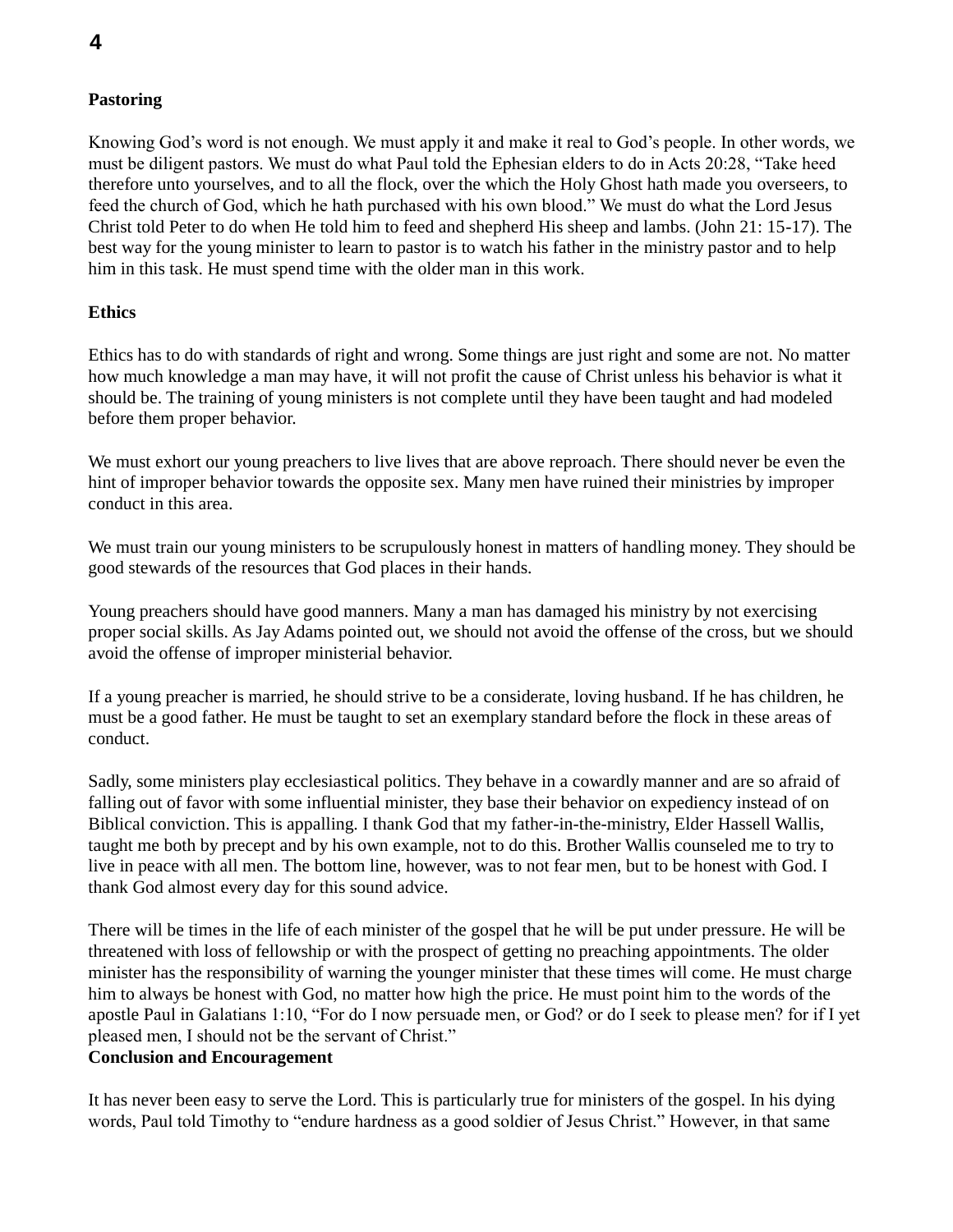epistle, Paul, who was facing death, was very encouraged. He had a clean conscience, and he was looking forward to meeting the Lord. Peter also gave great encouragement to men who had been faithful in the discharge of their duty as gospel ministers. He wrote in 1 Peter 5:4, "And when the chief Shepherd shall appear, ye shall receive a crown of glory that fadeth not away."

This is a good time to be a minister of the gospel and this is a good time to be a Primitive Baptist preacher. I am not proud to be a Primitive Baptist but I am thankful to be one. We are far from perfect, but we have a wonderful heritage. If God has called you to be a Primitive Baptist minister, He has been gracious to you.

We need to concentrate on the positive and there is much positive to concentrate on. In 1994, the Lord opened a door in the Philippines for the gospel as believed by Primitive Baptists to be preached. The growth there has been phenomenal. In 2000, He opened up a door in India. The growth among the Primitive Baptists in India is hard to keep up with.

We even have some churches in Africa. Two Primitive Baptist ministers have preached in Australia, and we may have a church there someday.

Very encouraging to me is the fact that the Lord is raising up some dedicated and able young ministers among us. Anyone who is knowledgeable knows that there are many difficulties and controversies among the Primitive Baptists today. It could be easy to be discouraged. However, I was talking to Elder Bradley a few months ago, and he said that one bright spot that gave him much hope was the fact that the Lord was raising up a number of courageous and knowledgeable young ministers among us. He said that gave him hope for the future. I agree.

Let us do the best we can to Biblically and properly equip them for the great tasks that face them.

### **Appendix A**

**Explanation**: A good Primitive Baptist preacher friend of mine asked me to write him a letter of recommendation to a university theological school. I wrote him the letter, but I also wrote him a letter asking that he not go there. I am including excerpts from that letter here. You will see in the course of the letter that I myself attended a seminary for a year. I did so to study Intermediate New Testament Greek. I had previously completed eighteen semester hours in Greek many years ago when I was in college. I wanted to advance my study in the wonderful language into which the Lord inspired the New Testament. I am not against such selective study for a specific reason. However, when I did this I had been preaching for many years and had a degree of maturity and discernment. I would recommend extreme caution for a young man with little ministerial experience doing this. If he did, it would be wise for him to have constant interaction with an older and trusted father in the ministry.

Dear Brother \_\_\_\_\_\_\_,

I have just completed the recommendation form for your application to \_\_\_\_\_\_\_\_\_. I gave you high marks, which you were entitled to. I also wrote a very positive letter to accompany the application.

Having said this, I still very much wish that you would reconsider and not go to school there. You are settling for second or third best. I don't know what all your motives are and neither do you because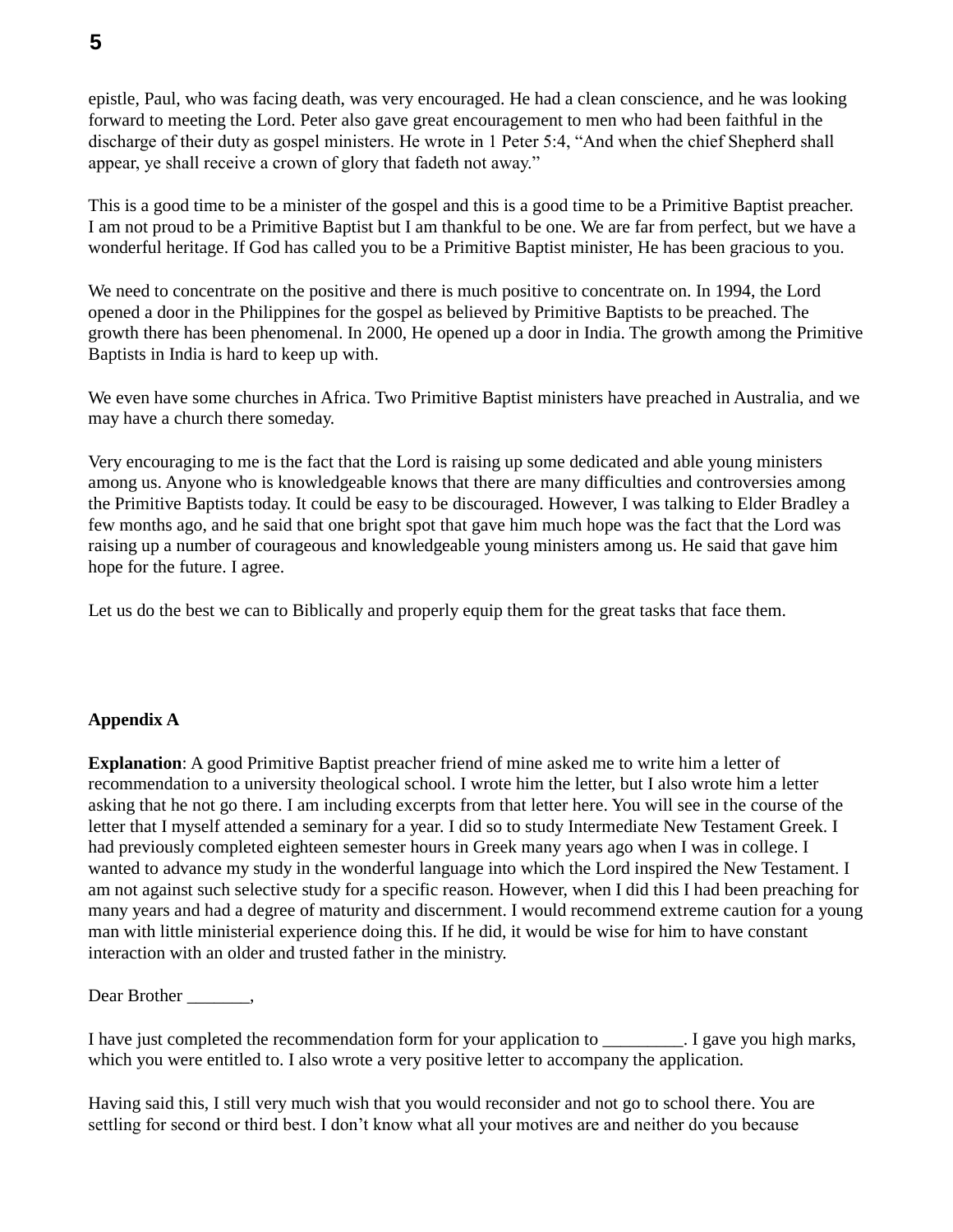**6**

according to Jeremiah 17:9, "The heart is deceitful above all things, and desperately wicked: who can know it?" Part of your motive may be pride. I went through the same thing when I was taking Greek at Mid-America Baptist Theological Seminary. I saw the catalog and thought how impressive the M. Div. or Th. D. would look with my name attached to it. I then thought of several Scriptures that pertain to such things. One of these is in Matthew 23:8, "But be not ye called Rabbi: for one is your Master, even Christ; and all ye are brethren." There is not a hint in the New Testament of Christ's ministers having any kind of theological degree. This kind of thing did **not** originate in the church of the Lord Jesus Christ. The Baptists borrowed these kinds of things from others. Brother Guna [of India] was very happy when he realized this.

Neither Jesus nor His disciples had anything that even approximated theological degrees. The Jews, speaking of our blessed Saviour, asked in John 7:15, "And the Jews marvelled, saying, How knoweth this man letters, having never learned?" Don't you think He is the very best example to follow? The same was true of His apostles. It was said of them in Acts 4:13, "Now when they saw the boldness of Peter and John, and perceived that they were unlearned and ignorant men, they marvelled; and they took knowledge of them, that they had been with Jesus."

Dear Brother , you have got a magnificent library that God has blessed you with. God has also graciously blessed you to be a pastor again. You should cherish this opportunity that God has given you to shepherd His sheep. You need to engage in "20/20" ministry  $\rightarrow$  Acts 20:20, "And how I kept back nothing that was profitable unto you, but have shewed you, and have taught you publickly, and from house to house…" In my humble opinion, you would be **much better** off if you would just spend much time alone with God in prayer as you study His word, using the numerous study helps He has blessed you with. Why should you sit under men who don't even preach what you believe?

Life is very short as I am becoming increasingly aware, as I grow older. Pray the prayer of Psalm 90:12, "So teach us to number our days, that we may apply our hearts unto wisdom." If you are to become the spiritual man you need to be, you will be wasting much of your time in travel to class, in preparation for class, etc. You will not have time to **independently** and **prayerfully** study the sacred Word on your own. You may have an intellectually impeccable lesson to present to the congregation at  $\qquad \qquad$ , but you will be serving them stale bread in comparison to the fresh bread of life that you could have gotten by **prayerful, independent** study on your knees before God, if you had just had the time you would have had, if you had not tied yourself down to the seminary program.

God did not call you to be a scholar. He called you to feed the flock of God, which He has purchased with His own blood.

Seminary professors did not make you the overseer of the flock. They also did not call you to preach. I call on you to ask God to give you a fresh vision of His calling. Paul did not pursue "formal" theological training after God had called him. He was just absolutely enraptured at the fact that the **Ascended Christ** had called him into the ministry. This is plain from looking at Ephesians 3:7, 8, "Whereof I was made a minister, according to the gift of the grace of God given unto me by the effectual working of his power. Unto me, who am less than the least of all saints, is this grace given, that I should preach among the Gentiles the unsearchable riches of Christ…"

Brother \_\_\_\_, we need more spiritual power from the pulpit, and that will not come from academic, classroom study. That will come from humble men of God, not looking for any kind of distinction, burning the midnight oil in the privacy of their studies as they pore over the Word of God, and frequently falling on their faces before God with fervent prayers pouring out of their hearts before God. Classroom instruction may have its place but it is a poor substitute for private wrestling over the Scriptures.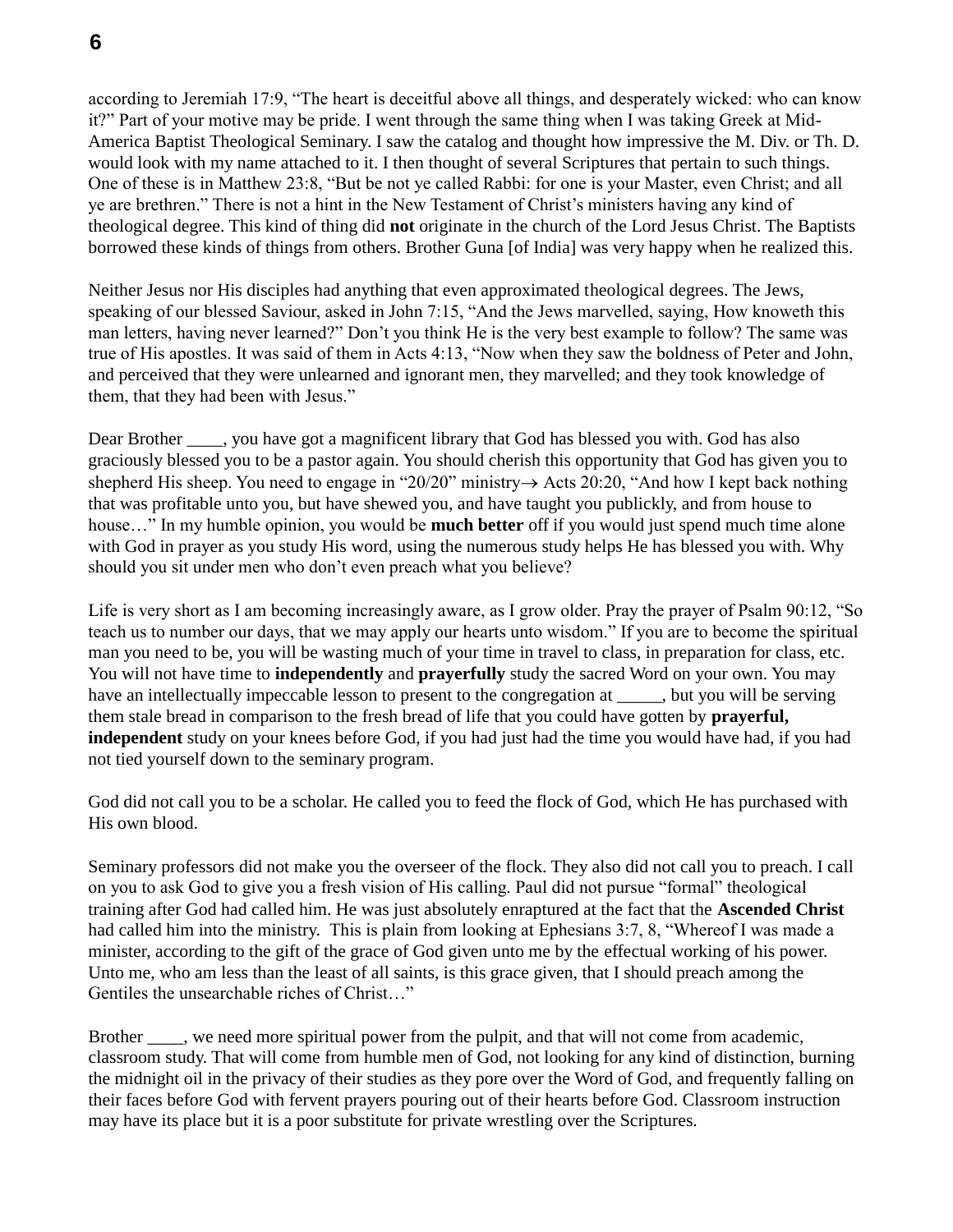You would much better spend your time with the activity described in Isaiah 62:1, 6, 7, "For Zion's sake will I not hold my peace, and for Jerusalem's sake I will not rest, until the righteousness thereof go forth as brightness, and the salvation thereof as a lamp that burneth… I have set watchmen upon thy walls, O Jerusalem, which shall never hold their peace day nor night: ye that make mention of the LORD, keep not silence, And give him no rest, till he establish, and till he make Jerusalem a praise in the earth."

I will not annoy you and continue to speak with you on this subject. You must make up your own mind before God. However, as your old friend and one of your fathers in the ministry, I would be unfaithful if I did not share my strong feelings and convictions with you on this matter.

I pray that you will do what brought revival to the early church, and what the first deacons were ordained for so the men of God could do what was the **number one** priority  $\rightarrow$  Acts 6:4, "But we will give ourselves" continually to prayer, and to the ministry of the word."

Your friend in His easy yoke,

### **Appendix B: Avoiding Extremes**

**Explanation**: It is so easy for fallen sinners to be unbalanced and to go to extremes. Some people place a premium on ignorance and on poor speaking ability. In our Primitive Baptist past, there have been some men who gloried in their lack of education and in their lack of preparation. They just stood in the pulpit, without any adequate preparation, and spoke the first thing that came to their minds. I have even known men to glory in using poor English.

Thankfully this is an extreme that we do not see too much of today. Most of our ministers realize that we are being unfaithful to God if we don't diligently study His word and present it in the clearest and best way possible. Most of our ministers are fairly articulate. However, it is possible to go to the opposite extreme and to look down on men who do not have much formal education and who are a little roughshod in their delivery. This is a great mistake. Our God is sovereign in whom He calls to preach. He calls some men who have formal educations and He calls some who do not. Our God is the one who ultimately prepares men for the ministry. We must not despise any truly God-called preacher, even though he may not fit our mold of preference. When Jesus Christ called the twelve some of them were fishermen, with no formal education. One was a tax collector. Jesus knew what He was doing then, and He knows what He is doing now.

Each of us who are called to preach should strive to do the best we can to develop the gifts that God has given us. We should respect each other and realize that God has called a variety of gifted men to advance His kingdom.

Below I am including a few excerpts that demonstrate that God is sovereign in whom He blesses to be effective in the glorious gospel of the blessed God:

"The doctrine of a crucified Savior, God manifested in the flesh, as the only foundation of a sinner's hope of acceptance, and the only source of sanctifying grace; preached by ministers, frequently, of obscure birth and moderated abilities, and destitute of the advantages of eminent learning or eloquence; sometimes even homely in their appearance and address" (Thomas Scott) Quoted in *Gleanings in Joshua* by A. W. Pink

"When our Lord chose the men who were to be His apostles and ambassadors, He selected not those who occupied eminent stations in the world, nor those who had passed through the schools of learning, but